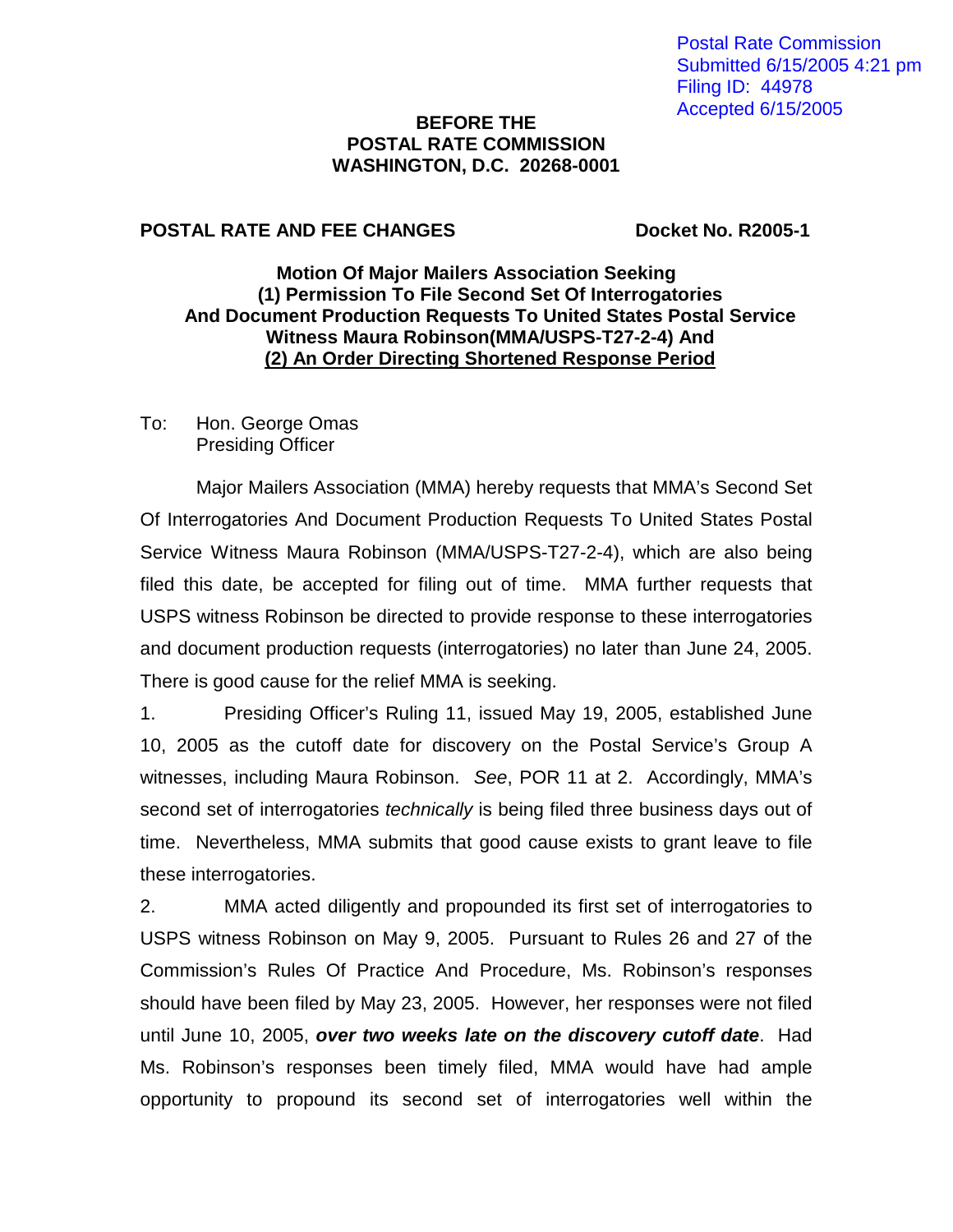prescribed discovery period. Under these circumstances, failure to accept MMA's second set of interrogatories to USPS witness Robinson for filing at this time will deprive MMA of the due process to which it is entitled under the Commission's Rules Of Practice And Procedure as well as the procedural orders issued in this case.

3. Pursuant to POR 22, issued June 14, 2005, USPS witness Robinson is scheduled to testify on June 28, 2005 and designations of written crossexamination must be filed by noon on June 27, 2005. See, POR 22 at 1, Attachment A. Under normal procedures, responses to interrogatories filed today would not be due until the day after Ms. Robinson is scheduled to testify. Accordingly, if MMA is to have a reasonable opportunity to meet the deadline for designating the responses to its second set of interrogatories as written cross examination, the Presiding Order must direct Ms. Robinson to respond no later than June 24, 2005.

4. Granting the relief MMA is requesting makes good sense under the circumstances. The second set of interrogatories and document production requests that MMA has propounded are straightforward and should be relatively easy for the witness to respond to by June 24, 2005. Accordingly, a grant of the relief requested by MMA should not unduly burden USPS witness Robinson or delay her scheduled appearance at the hearing. Moreover, permitting MMA to file these interrogatories now and designate the responses as written cross examination will help to streamline the hearing procedures and limit oral cross examination of Ms. Robinson by MMA and, possibly, other interested parties.

2